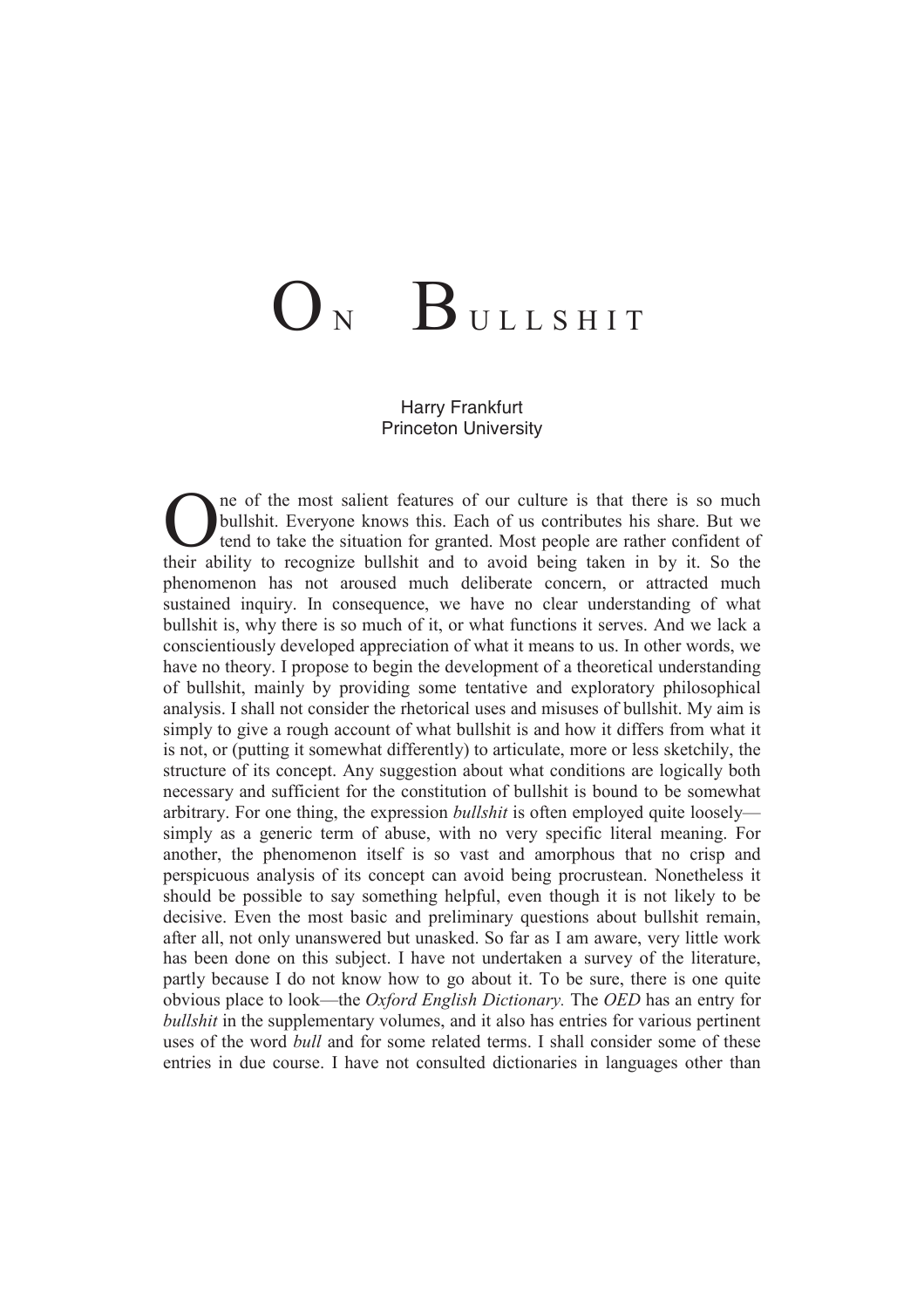English, because I do not know the words for bullshit or bull in any other language.

Another worthwhile source is the title essay in *The Prevalence of Humbug* by Max Black. I am uncertain just how close in meaning the word *humbug* is to the word bullshit. Of course, the words are not freely and fully interchangeable; it is clear that they are used differently. But the difference appears on the whole to have more to do with considerations of gentility, and certain other rhetorical parameters, than with the strictly literal modes of significance that concern me most. It is more polite, as well as less intense, to say "Humbug!" than to say "Bullshit!" For the sake of this discussion, I shall assume that there is no other important difference between the two, Black suggests a number of synonyms for humbug, including the following: "balderdash", "claptrap", "hokum", "drivel", "buncombe", "imposture", and "quackery". This list of quaint equivalents is not very helpful. But Black also confronts the problem of establishing the nature of humbug more directly, and he offers the following formal definition:

Humbug: deceptive misrepresentation, short of lying, especially by pretentious word or deed, of somebody's own thoughts, feelings, or attitudes.

A very similar formulation might plausibly be offered as enunciating the essential characteristics of bullshit. As a preliminary to developing an independent account of those characteristics, I will comment on the various elements of Black's definition.

Deceptive misrepresentation: This may sound pleonastic. No doubt what Black has in mind is that humbug is necessarily designed or intended to deceive, that its misrepresentation is not merely inadvertent. In other words, it is *deliberate* misrepresentation. Now if, as a matter of conceptual necessity, an intention to deceive is an invariable feature of humbug, then the property of being humbug depends at least in part upon the perpetrator's state of mind. It cannot be identical, accordingly, with any properties—either inherent or relational—belonging just to the utterance by which the humbug is perpetrated. In this respect, the property of being humbug is similar to that of being a lie, which is identical neither with the falsity nor with any of the other properties of the statement the liar makes, but which requires that the liar makes his statement in a certain state of mind namely, with an intention to deceive. It is a further question whether there are any features essential to humbug or to lying that are *not* dependent upon the intentions and beliefs of the person responsible for the humbug or the lie, or whether it is, on the contrary, possible for any utterance whatsoever to be—given that the speaker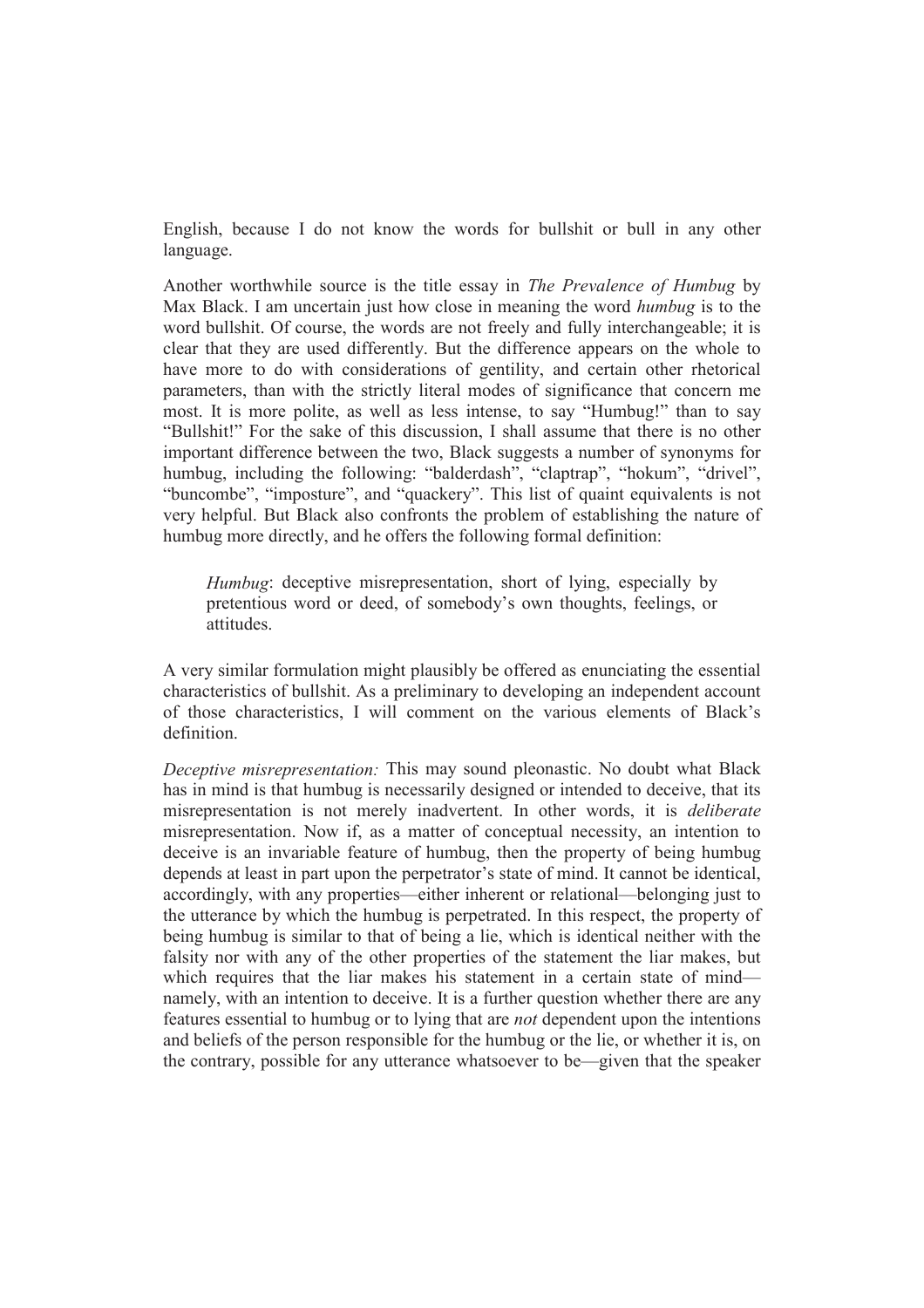is in a certain state of mind—a vehicle of humbug or of a lie. In some accounts of lying there is no lie unless a false statement is made; in others a person may be lying even if the statement he makes is true, as long as he himself believes that the statement is false and intends by making it to deceive. What about humbug and bullshit? May any utterance at all qualify as humbug or bullshit, given that (so to speak) the utterer's heart is in the right place, or must the utterance have certain characteristics of its own as well?

Short of lying: It must be part of the point of saying that humbug is "short of lying," that while it has some of the distinguishing characteristics of lies, there are others that it lacks. But this cannot be the whole point. After all, every use of language without exception has some, but not all, of the characteristic features of lies—if no other, then at least the feature simply of being a use of language. Yet it would surely be incorrect to describe every use of language as short of lying. Black's phrase evokes the notion of some sort of continuum, on which lying occupies a certain segment while humbug is located exclusively at earlier points. What continuum could this be, along which one encounters humbug only before one encounters lying? Both lying and humbug are modes of misrepresentation. It is not at first glance apparent, however, just how the difference between these varieties of misrepresentation might be construed as a difference in degree.

*Especially by pretentious word or deed:* There are two points to notice here. First, Black identifies humbug not only as a category of speech but as a category of action as well; it may be accomplished either by words or by deeds. Second, his use of the qualifier "especially" indicates that Black does not regard pretentiousness as an essential or wholly indispensable characteristic of humbug. Undoubtedly, much humbug is pretentious. So far as concerns bullshit, moreover, "pretentious bullshit" is close to being a stock phrase. But I am inclined to think that when bullshit is pretentious, this happens because pretentiousness is its motive rather than a constitutive element of its essence. The fact that a person is behaving pretentiously is not, it seems to me, part of what is required to make his utterance an instance of bullshit. It is often, to be sure, what accounts for his making that utterance. However, it must not be assumed that bullshit always and necessarily has pretentiousness as its motive.

Misrepresentation... of somebody's own thoughts, feelings, or attitudes: This provision that the perpetrator of humbug is essentially misrepresenting himself raises some very central issues. To begin with, whenever a person deliberately misrepresents *anything*, he must inevitably misrepresenting his own state of mind. It is possible, of course, for a person to misrepresent that alone—for instance, by pretending to have a desire or a feeling which he does not actually have. But suppose that a person, whether by telling a lie or in another way, misrepresents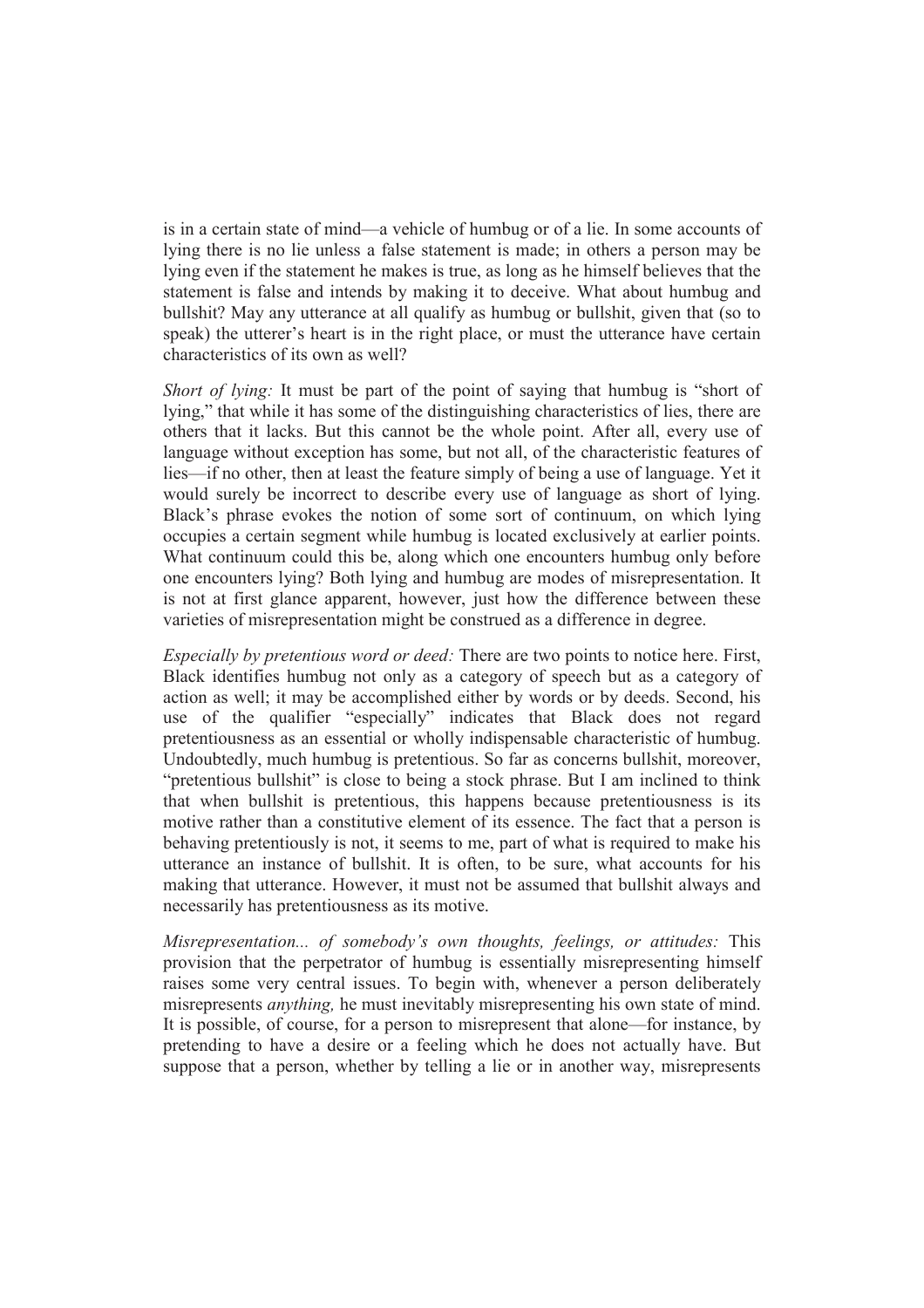something else. Then he necessarily misrepresents at least two things. He misrepresents whatever he is talking about—i.e., the state of affairs that is the topic or referent of his discourse—and in doing this he cannot avoid misrepresenting his own mind as well. Thus, someone who lies about how much money he has in his pocket both gives an account of the amount of money in his pocket and conveys that he believes this account. If the lie works, then its victim is twice deceived, having one false belief about what is in the liar's pocket and another false belief about what is in the liar's mind.

Now it is unlikely that Black wishes that the referent of humbug is in every instance the state of the speaker's mind. There is no particular reason, after all, why humbug may not be about other things. Black probably means that humbug is not designed primarily to give its audience a false belief about whatever state of affairs may be the topic, but that its primary intention is rather to give its audience a false impression concerning what is going on in the mind of the speaker. Insofar as it is humbug, the creation of this impression is its main purpose and its point. Understanding Black along these lines suggests a hypothesis to account for his characterization of humbug as "short of lying." If I lie to you about how much money I have, then I do not thereby make an *explicit* assertion concerning my beliefs. Therefore, one might with some plausibility maintain that although in telling the lie I certainly misrepresent what is in my mind, this misrepresentation—as distinct from my misrepresentation of what is in my pocket—is not strictly speaking a lie at all. For I do not come right out with any statement whatever about what is in my mind. Nor does the statement I do affirm — e.g., "I have twenty dollars in my pocket"—imply any statement that attributes a belief to me. On the other hand, it is unquestionable that in so affirming, I provide you with a reasonable basis for making certain judgments about what I believe. In particular, I provide you with a reasonable basis for supposing that I believe there is twenty dollars in my pocket. Since this supposition is by hypothesis false, I do in telling the lie tend to deceive you concerning what is in my mind even though I do not actually tell a lie about that. In this light, it does not seem unnatural or inappropriate to regard me as misrepresenting my own beliefs in a way that is "short of lying." It is easy to think of familiar situations by which Black's account of humbug appears to be unproblematically confirmed. Consider a Fourth of July orator, who goes on bombastically about "our great and blessed country, whose Founding-Fathers under divine guidance created a new beginning for mankind." This is surely humbug. As Black's account suggests, the orator is not lying. He would be lying only if it were his intention to bring about in his audience beliefs which he himself regards as false, concerning such matters as whether our country is great, whether it is blessed, whether the Founders had divine guidance, and whether what they did was in fact to create a new beginning for mankind. But the orator does not really care what his audience thinks about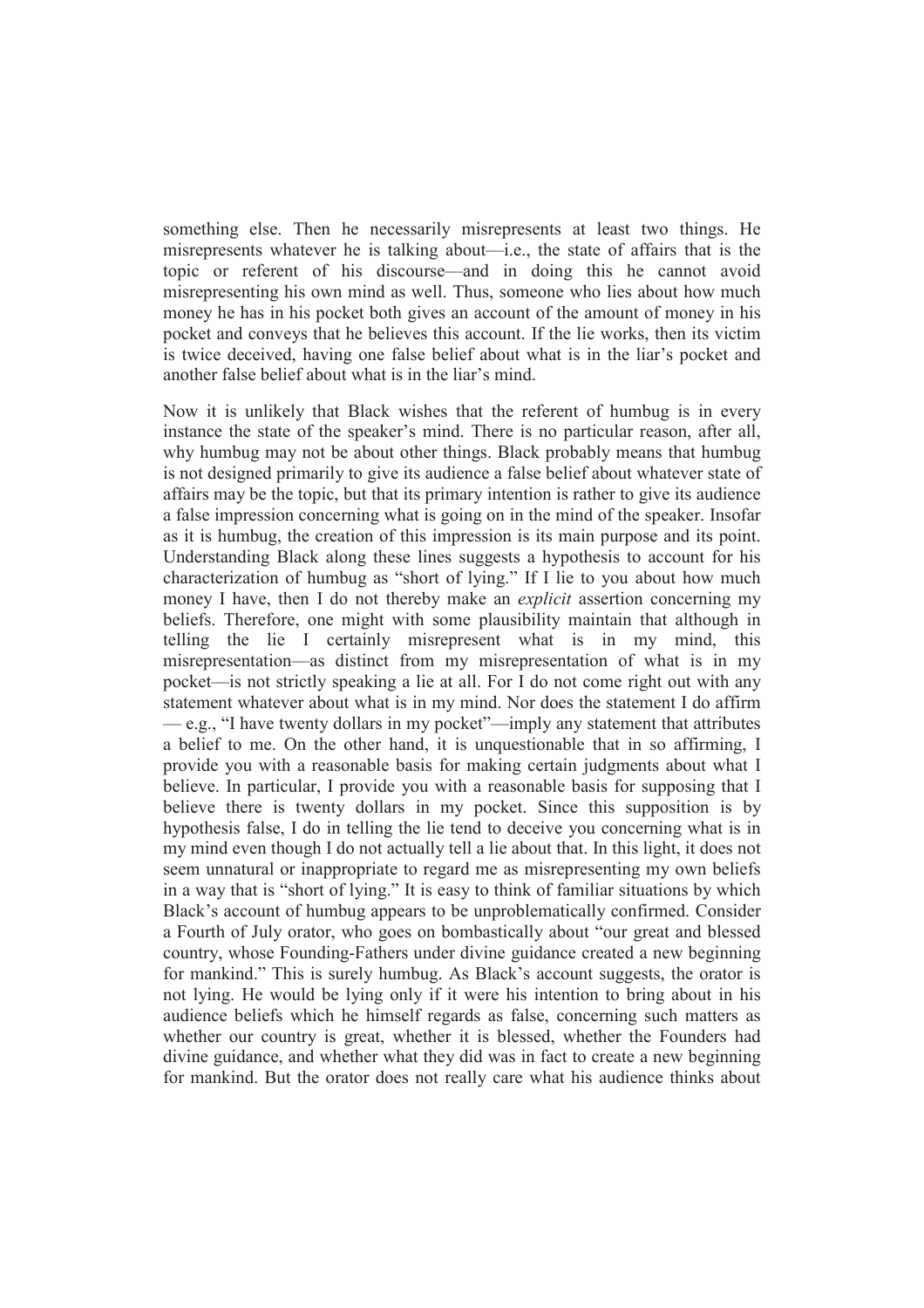the Founding Fathers, or about the role of the deity in our country's history, or the like. At least, it is not an interest in what anyone thinks about these matters that motivates his speech. It is clear that what makes Fourth of July oration humbug is not fundamentally that the speaker regards his statements as false. Rather, just as Black's account suggests, the orator intends these statements to convey a certain impression of himself. He is not trying to deceive anyone concerning American history. What he cares about is what people think of  $him$ . He wants them to think of him as a patriot, as someone who has deep thoughts and feelings about the origins and the mission of our country, who appreciates the importance of religion, who is sensitive to the greatness of our history, whose pride in that history is combined with humility before God, and so on. Black's account of humbug appears, then, to fit certain paradigms quite snugly. Nonetheless, I do not believe that it adequately or accurately grasps the essential character of bullshit. It is correct to say of bullshit, as he says of humbug, both that it is short of lying and that chose who perpetrate it misrepresent themselves in a certain way. But Black's account of these two features is significantly off the mark. I shall next attempt to develop, by considering some biographical material pertaining to Ludwig Wittgenstein, a preliminary but more accurately focused appreciation of just what the central characteristics of bullshit are. Wittgenstein once said that the following bit of verse by Longfellow could serve him as a motto:

> In the elder days of art Builders wrought with greatest care Each minute and unseen part, For the Gods are everywhere.

The point of these lines is clear. In the old days, craftsmen did not cut corners. They worked carefully, and they took care with every aspect of their work. Every part of the product was considered, and each was designed and made to be exactly as it should be. These craftsmen did not relax their thoughtful self-discipline even with respect to features of their work which would ordinarily not be visible. Although no one would notice if those features were not quite right, the craftsmen would be bothered by their consciences. So nothing was swept under the rug. Or, one might perhaps also say, there was no bullshit.

It does seem fitting to construe carelessly made, shoddy goods as in some way analogues of bullshit. But in what way? Is the resemblance that bullshit itself is invariably produced in a careless or self-indulgent manner, that it is never finely crafted, that in the making of it there is never the meticulously attentive concern with detail to which Longfellow alludes? Is the bullshitter by his very nature a mindless slob? Is his product necessarily messy or unrefined? The word *shit* does,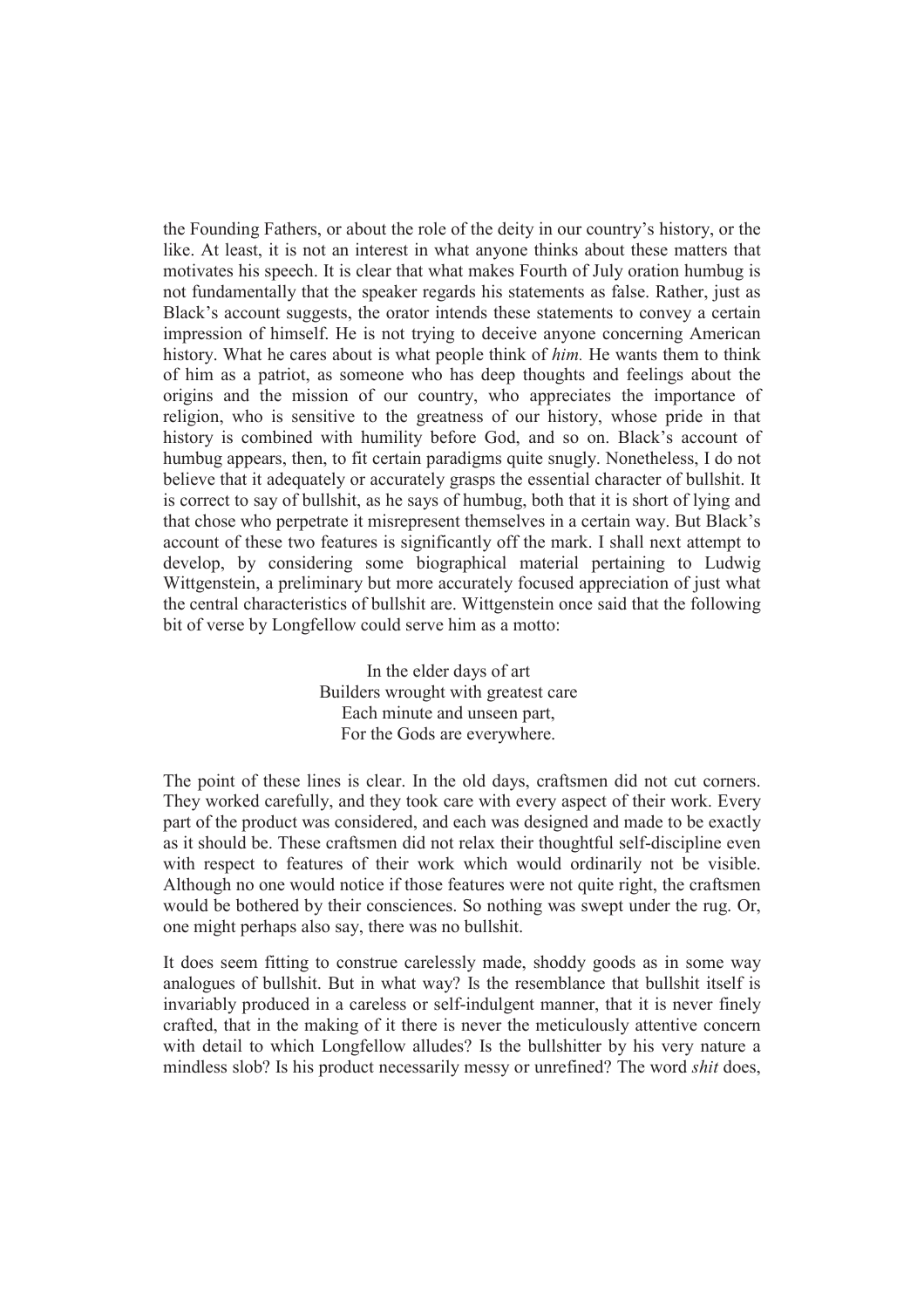to be sure, suggest this. Excrement is not designed or crafted at all; it is merely emitted, or dumped. It may have a more or less coherent shape, or it may not, but it is in any case certainly not *wrought*.

The notion of carefully wrought bullshit involves, then, a certain inner strain. Thoughtful attention to detail requires discipline and objectivity. It entails accepting standards and limitations that forbid the indulgence of impulse or whim. It is this selflessness that, in connection with bullshit, strikes us as inapposite. But in fact it  $i\dot{s}$  not out of the question at all. The realms of advertising and of public relations, and the nowadays closely related realm of politics, are replete with instances of bullshit so unmitigated that they can serve among the most indisputable and classic paradigms of the concept. And in these realms there are exquisitely sophisticated craftsmen who—with the help of advanced and demanding techniques of market research, of public opinion polling, of psychological testing, and so forth—dedicate themselves tirelessly to getting every word and image they produce exactly right.

Yet there is something more to be said about this. However studiously and conscientiously the bullshitter proceeds, it remains true that he is also trying to get away with something. There is surely in his work, as in the work of the slovenly craftsman, some kind of laxity which resists or eludes the demands of a disinterested and austere discipline. The pertinent mode of laxity cannot be equated, evidently, with simple carelessness or inattention to detail. I shall attempt in due course to locate it more correctly.

Wittgenstein devoted his philosophical energies largely to identifying and combating what he regarded as insidiously disruptive forms of "non-sense." He was apparently like that in his personal life as well. This comes out in an anecdote related by Fania Pascal, who knew him in Cambridge in the 1930s:

I had my tonsils out and was in the Evelyn Nursing Home feeling sorry for myself. Wittgenstein called. I croaked: "I feel just like a dog that has been run over." He was disgusted: "You don't know what a dog that has been run over feels like."

Now who knows what really happened? It seems extraordinary, almost unbelievable, that anyone could object seriously to what Pascal reports herself as having said. That characterization of her feelings—so innocently close to the utterly commonplace "sick as a dog"—is simply not provocative enough to arouse any response as lively or intense as disgust. If Pascal's simile is offensive, then what figurative or allusive uses of language would not be? So perhaps it did not really happen quite as Pascal says. Perhaps Wittgenstein was trying to make a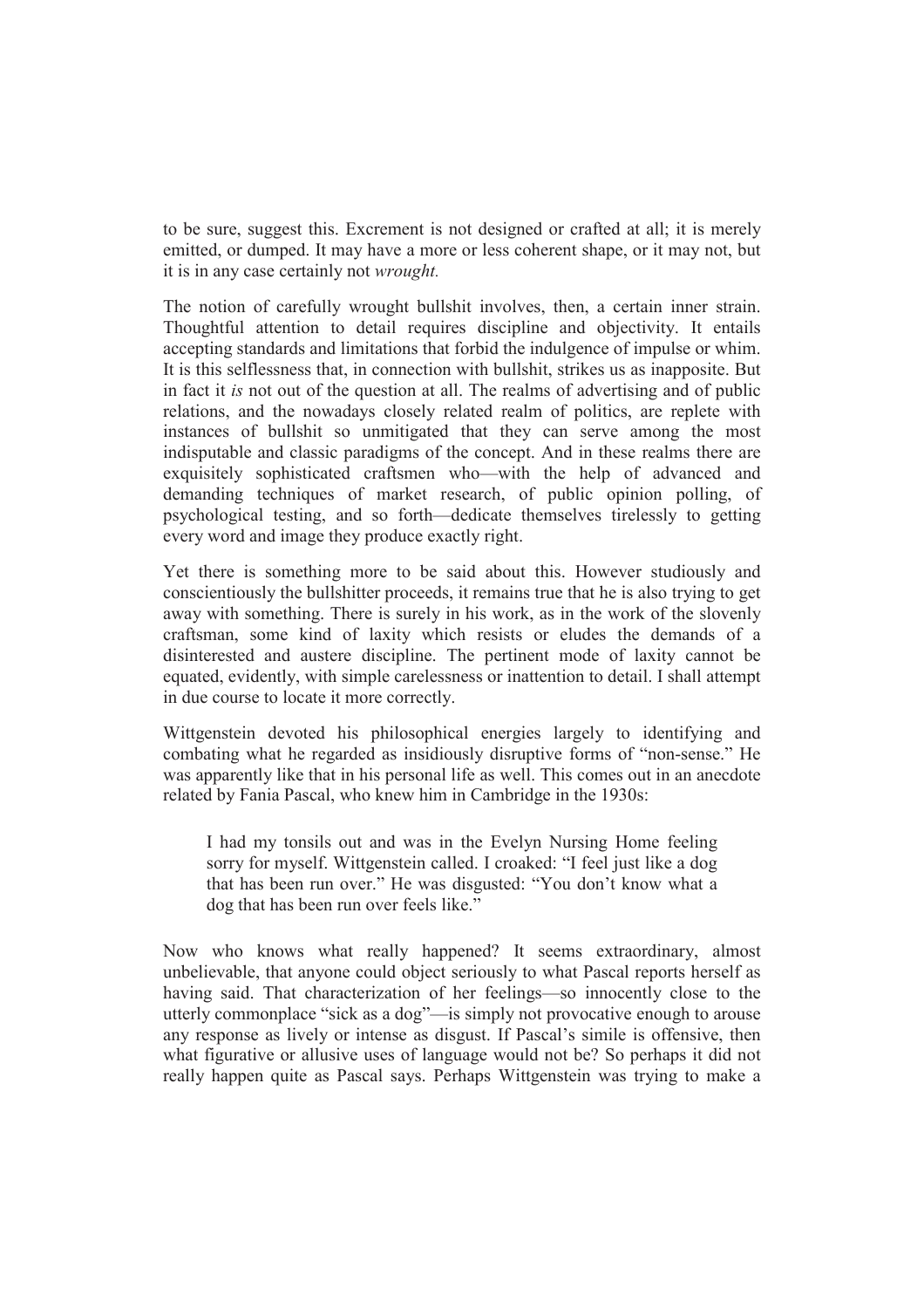small joke, and it misfired. He was only pretending to bawl Pascal out, just for the fun of a little hyperbole; and she got the tone and the intention wrong. She thought he was disgusted by her remark, when in fact he was only trying to cheer her up with some playfully exaggerated mock criticism or joshing. In that case the incident is not incredible or bizarre after all.

But if Pascal failed to recognize that Wittgenstein was only teasing, then perhaps the possibility that he was serious was at least nor so far out of the question. She knew him, and she knew what to expect from him; she knew how he made her feel. Her way of understanding or of misunderstanding his remark was very likely not altogether discordant, then, with her sense of what he was like. We may fairly suppose that even if her account of the incident is not strictly true to the facts of Wittgenstein's intention, it is sufficiently true to her idea of Wittgenstein to have made sense to her. For the purposes of this discussion, I shall accept Pascal's report at face value, supposing that when it came to the use of allusive or figurative language, Wittgenstein was indeed as preposterous as she makes him out to be.

Then just what is it that the Wittgenstein in her report considers to be objectionable? Let us assume that he is correct about the facts: that is, Pascal really does not know how run-over dogs feel. Even so, when she says what she does, she is plainly not  $lving$ . She would have been lying if, when she made her statement, she was aware that she actually felt quite good. For however little she knows about the lives of dogs, it must certainly be clear to Pascal that when dogs are run over they do not feel good. So if she herself had in fact been feeling good, it would have been a lie to assert that she felt like a run-over dog.

Pascal's Wittgenstein does not intend to accuse her of lying, but of misrepresentation of another sort. She characterizes her feeling as "the feeling of a run-over dog." She is not really acquainted, however, with the feeling to which this phrase refers. Of course, the phrase is far from being complete nonsense to her; she is hardly speaking gibberish. What she says has an intelligible connotation, which she certainly understands. Moreover, she does know something about the quality of the feeling to which the phrase refers: she knows at least that it is an undesirable and unenjoyable feeling, a *bad* feeling. The trouble with her statement is that it purports to convey something more than simply that she feels bad. Her characterization of her feeling is too specific; it is excessively particular. Hers is not just any bad feeling but, according to her account, the distinctive kind of bad feeling that a dog has when it is run over. To the Wittgenstein in Pascal's story, judging from his response, this is just bullshit.

Now assuming that Wittgenstein does indeed regard Pascal's characterization of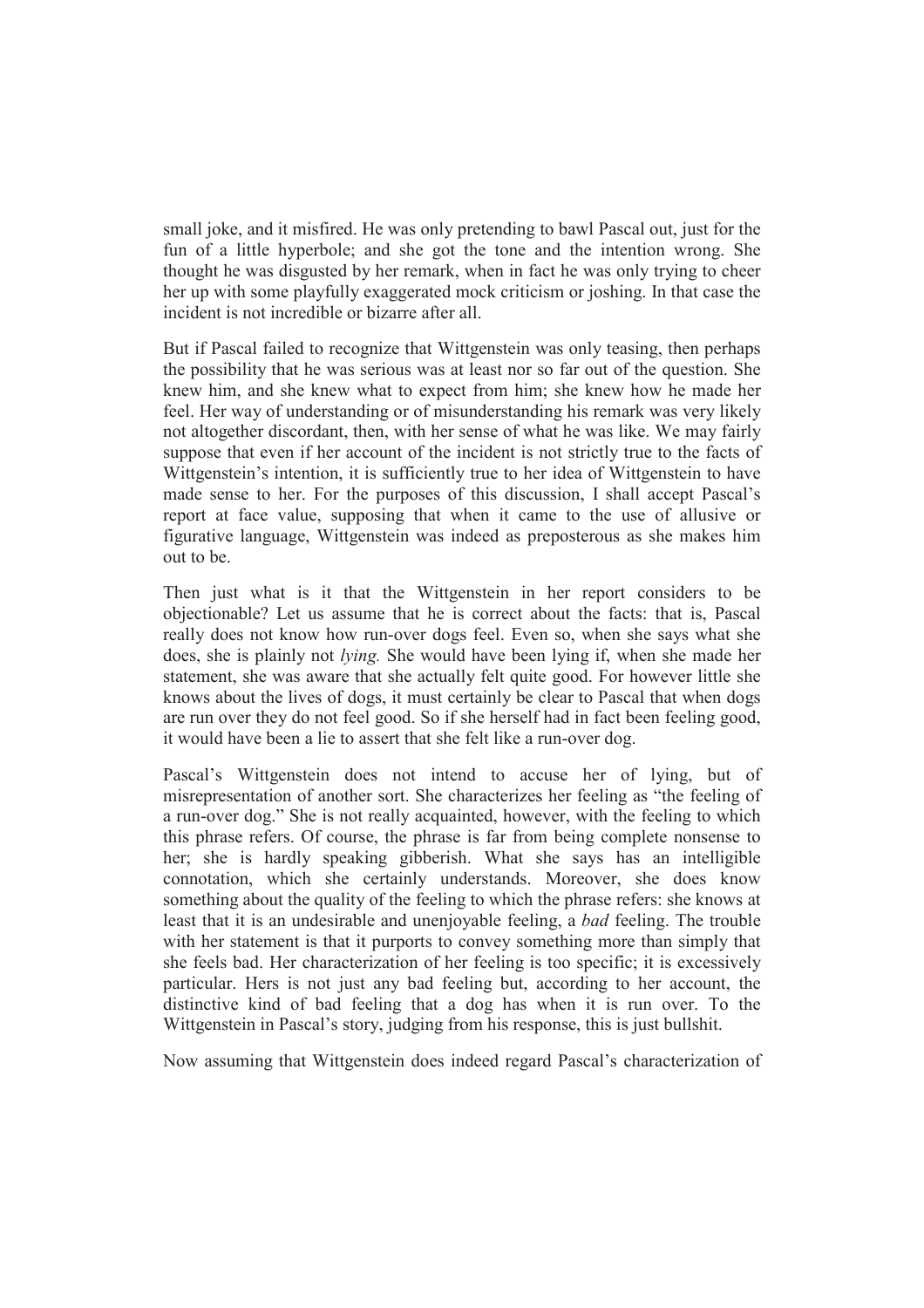how she feels as an instance of bullshit, why does it strike him that way? It does so, I believe, because he perceives what Pascal says as being—roughly speaking, for now—unconnected to a concern with the truth. Her statement is not germane to the enterprise of describing reality. She does not even think she knows, except in the vaguest way, how a run-over dog feels. Her description of her own feeling is, accordingly, something that she is merely making up. She concocts it out of whole cloth; or, if she got it from someone else, she is repeating it quite mindlessly and without any regard for how things really are.

It is for this mindlessness that Pascal's Wittgenstein chides her. What disgusts him is that Pascal is not even concerned whether her statement is correct. There is every likelihood, of course, that she says what she does only in a somewhat clumsy effort to speak colorfully, or to appear vivacious or good-humored; and no doubt Wittgenstein's reaction—as she construes it—is absurdly intolerant. Be this as it may, it seems clear what that reaction is. He reacts as though he perceives her to be speaking about her feeling thoughtlessly, without conscientious attention to the relevant facts. Her statement is not "wrought with greatest care." She makes it without bothering to take into account at all the question of its accuracy.

The point that troubles Wittgenstein is manifestly not that Pascal has made a mistake in her description of how she feels. Nor is it even that she has made a careless mistake. Her laxity, or her lack of care, is not a matter of having permitted an error to slip into her speech on account of some inadvertent or momentarily negligent lapse in the attention she was devoting to getting things right. The point is rather that, so far as Wittgenstein can see, Pascal offers a description of a certain state of affairs without genuinely submitting to the constraints which the endeavor to provide an accurate representation of reality imposes. Her fault is not that she fails to get things right, but that she is not even trying.

This is important to Wittgenstein because, whether justifiably or not, he takes what she says seriously, as a statement purporting to give an informative description of the way she feels. He construes her as engaged in an activity to which the distinction between what is true and what is false is crucial, and yet as taking no interest in whether what she says is true or false. It is in this sense that Pascal's statement is unconnected to a concern with truth: she is not concerned with the truth-value of what she says. That is why she cannot be regarded as lying; for she does not presume that she knows the truth, and therefore she cannot be deliberately promulgating a proposition that she presumes to be false: Her statement is grounded neither in a belief that it is true nor, as a lie must be, in a belief that it is not true. It is just this lack of connection to a concern with truth this indifference to how things really are—that I regard as of the essence of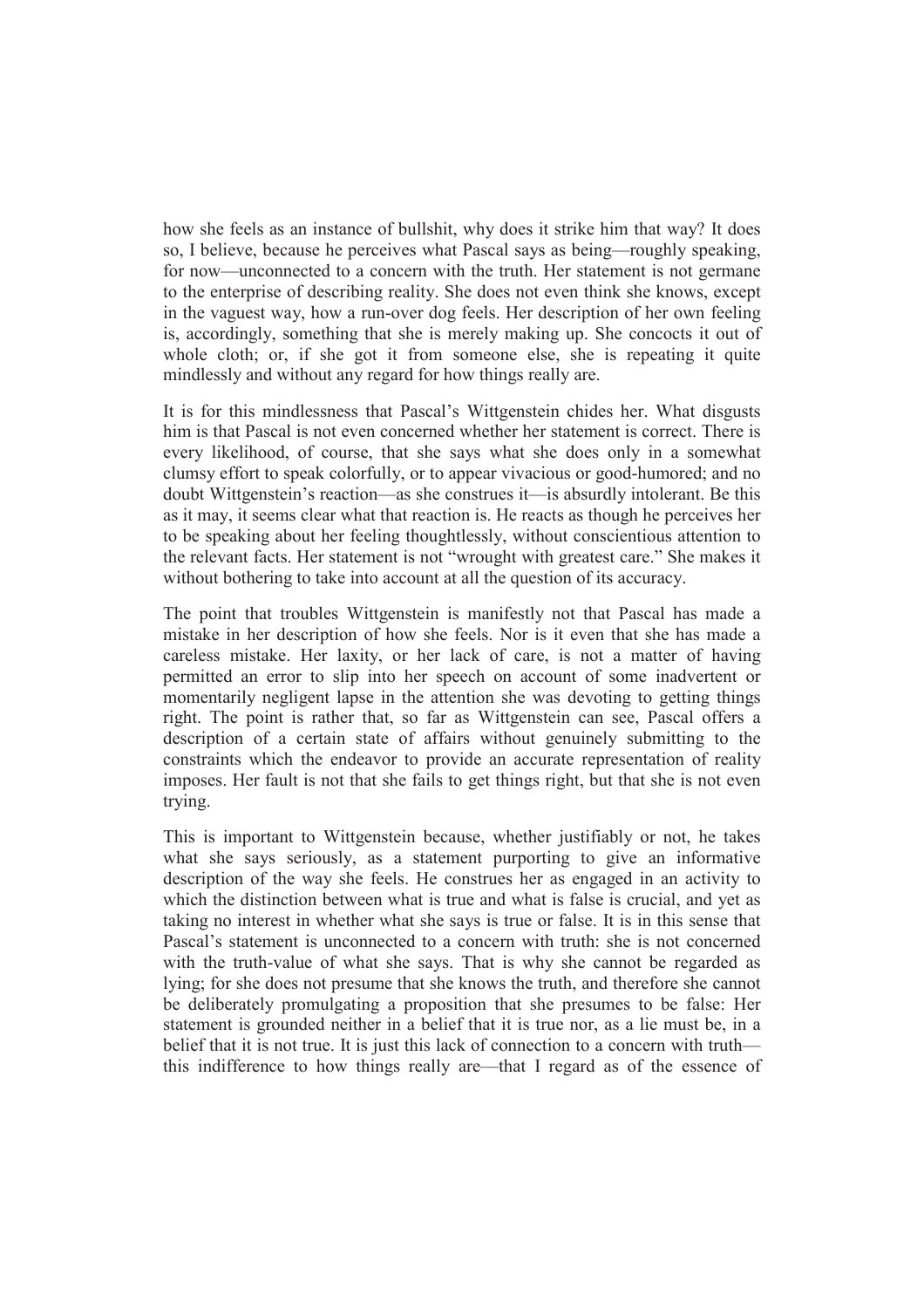## bullshit.

Now I shall consider (quite selectively) certain items in the *Oxford English* Dictionary that are pertinent to clarifying the nature of bullshit. The OED defines a bull session as "an informal conversation or discussion, esp. of a group of males." Now as a definition, this seems wrong. For one thing, the dictionary evidently supposes that the use of the term bull in bull session serves primarily just to indicate gender. But even if it were true that the participants in bull sessions are generally or typically males, the assertion that a bull session is essentially nothing more particular than an informal discussion among males would be as far off the mark as the parallel assertion that a hen session is simply an informal conversation among females. It is probably true that the participants in hen sessions must be females. Nonetheless the term hen session conveys something more specific than this concerning the particular kind of informal conversation among females to which hen sessions are characteristically devoted. What is distinctive about the sort of informal discussion among males that constitutes a bull session is, it seems to me, something like this: while the discussion may be intense and significant, it is in a certain respect not "for real."

The characteristic topics of a bull session have to do with very personal and emotion-laden aspects of life—for instance, religion, politics, or sex. People are generally reluctant to speak altogether openly about these topics if they expect that they might be taken too seriously. What tends to go on in a bull session is that the participants try out various thoughts and attitudes in order to see how it feels to hear themselves saying such things and in order to discover how others respond, without it being assumed that they are committed to what they say: It is understood by everyone in a bull session that the statements people make do not necessarily reveal what they really believe or how they really feel. The main point is to make possible a high level of candor and an experimental or adventuresome approach to the subjects under discussion. Therefore provision is made for enjoying a certain irresponsibility, so that people will be encouraged to convey what is on their minds without too much anxiety that they will be held to it.

Each of the contributors to a bull session relies, in other words, upon a general recognition that what he expresses or says is not to be understood as being what he means wholeheartedly or believes unequivocally to be true. The purpose of the conversation is not to communicate beliefs. Accordingly, the usual assumptions about the connection between what people say and what they believe are suspended. The statements made in a bull session differ from bullshit in that there is no pretense that this connection is being sustained. They are like bullshit by virtue of the fact that they are in some degree unconstrained by a concern with truth. This resemblance between bull sessions and bullshit is suggested also by the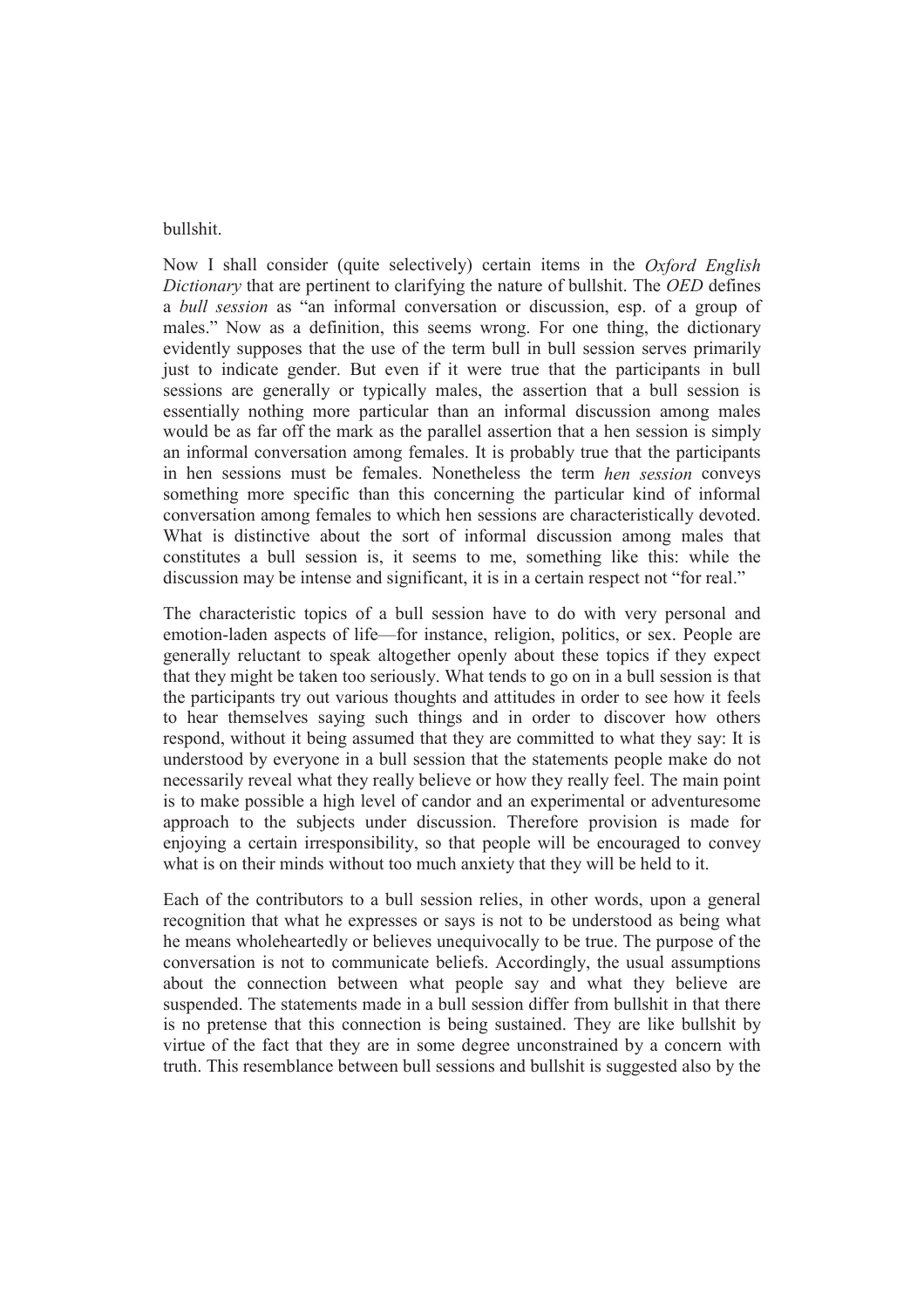term shooting the bull, which refers to the sort of conversation that characterizes bull sessions and in which the term *shooting* is very likely a cleaned-up rendition of *shitting*. The very term bull session is, indeed, quite probably a sanitized version of bullshit session. A similar theme is discernible in a British usage of  $bull$  in which, according to the  $OED$ , the term refers to "unnecessary routine tasks" or ceremonial; excessive discipline or 'spit-and-polish'; = red-tape." The dictionary provides the following examples of this usage:

"The Squadron... felt very bolshie about all that bull that was flying around the station" (I. Gleed, *Arise to Conquer* vi. 51, 1942); "Them turning out the guard for us, us marching past eyes right, all that sort of bull" (A. Baron, *Human Kind* xxiv. 178, 1953); the drudgery and 'bull' in an MP's life."  $(Economist 8 \text{ Feb. } 470/471, 1958)$ 

Here the term bull evidently pertains to tasks that are pointless in that they have nothing much to do with the primary intent or justifying purpose of the enterprise which requires them. Spit-and-polish and red tape do not genuinely contribute, it is presumed, to the "real" purposes of military personnel or government officials, even though they are imposed by agencies or agents that purport to be conscientiously devoted to the pursuit of those purposes. Thus the "unnecessary routine tasks or ceremonial" that constitute bull are disconnected from the legitimating motives of the activity upon which they intrude, just as the things people say in bull sessions are disconnected from their settled beliefs, and as bullshit is disconnected from a concern with the truth.

The term bull is also employed, in a rather more widespread and familiar usage, as a somewhat less coarse equivalent of bullshit. In an entry for bull as so used, the *OED* suggests the following as definitive: "trivial, insincere, or untruthful talk or writing; nonsense." Now it does not seem distinctive of bull either that it must be deficient in meaning or that it is necessarily unimportant; so "nonsense" and "trivial," even apart from their vagueness, seem to be on the wrong track. The focus of "insincere, or untruthful" is better, but it needs to be sharpened. The entry at hand also provides the following two definitions:

1914 *Dialect Notes IV.* 162 *Bull*, talk which is not to the purpose; "hot air"

1932 *Times Lit. Supp.* 8 Dec.  $933/3$  "Bull" is the slang term for a combination of bluff, bravado, "hot air" and what we used to call in the Army "Kidding the troops"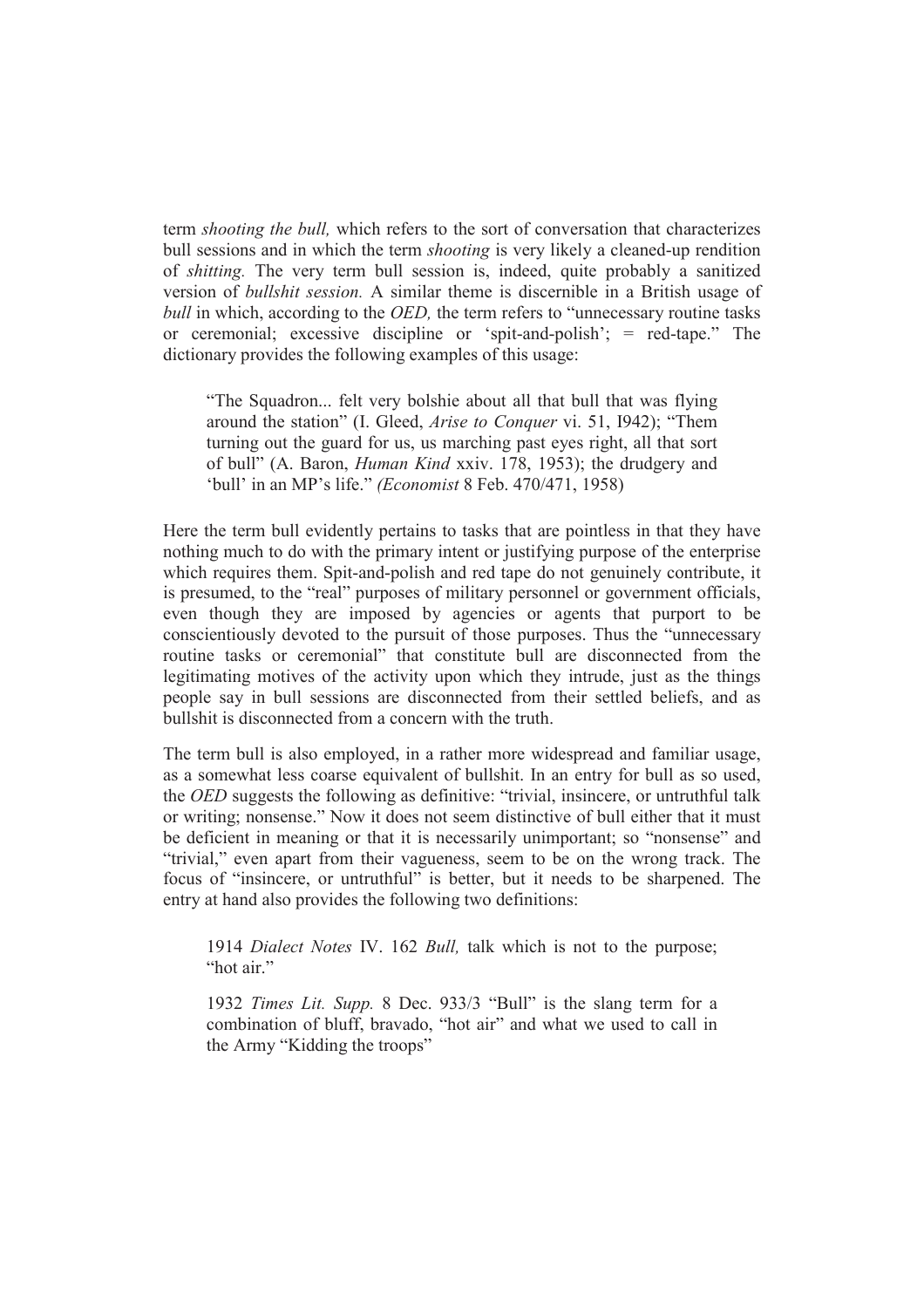"Not to the purpose" is appropriate, but it is both too broad in scope and too vague. It covers digressions and innocent irrelevancies, which are not invariably instances of bull; furthermore, saying that bull is not to the purpose leaves it uncertain what purpose is meant. The reference in both definitions to "hot air" is more helpful. When we characterize talk as hot air, we mean that what comes out of the speaker's mouth is only that. It is mere vapor. His speech is empty, without substance or content. His use of language, accordingly, does not contribute to the purpose it purports to serve. No more information is communicated than if the speaker had merely exhaled. There are similarities between hot air and excrement, incidentally, which make *hot air* seem an especially suitable equivalent for bullshit. Just as hot air is speech that has been emptied of all informative content, so excrement is matter from which everything nutritive has been removed. Excrement may be regarded as the corpse of nourishment, what remains when the vital elements in food have been exhausted. In this respect, excrement is a representation of death which we ourselves produce and which, indeed, we cannot help producing in the very process of maintaining our lives. Perhaps it is for making death so intimate that we find excrement so repulsive. In any event, it cannot serve the purposes of sustenance, any more than hot air can serve those of cummunication.

Now consider these lines from Pound's Canto LXXIV, which the *OED* cites in its entry on bullshit as a verb:

> Hey Snag wots in the bibl'? Wot are the books ov the bible? Name 'em, don't bullshit ME.

This is a call for the facts. The person addressed is evidently regarded as having in some way claimed to know the Bible, or as having claimed to care about it. The speaker suspects that this is just empty talk, and demands that the claim be supported with facts. He will not accept a mere report; he insists upon seeing the thing itself. In other words, he is calling the bluff. The connection between bullshit and bluff is affirmed explicitly in the definition with which the lines by Pound are associated:

As v. truns, and intr., to talk nonsense (to);... also, to bluff one's way through (something) by talking nonsense.

It does seem that bullshitting involves a kind of bluff. It is closer to bluffing, surely than to telling a lie. But what is implied concerning its nature by the fact that it is more like the former than it is like the latter? Just what is the relevant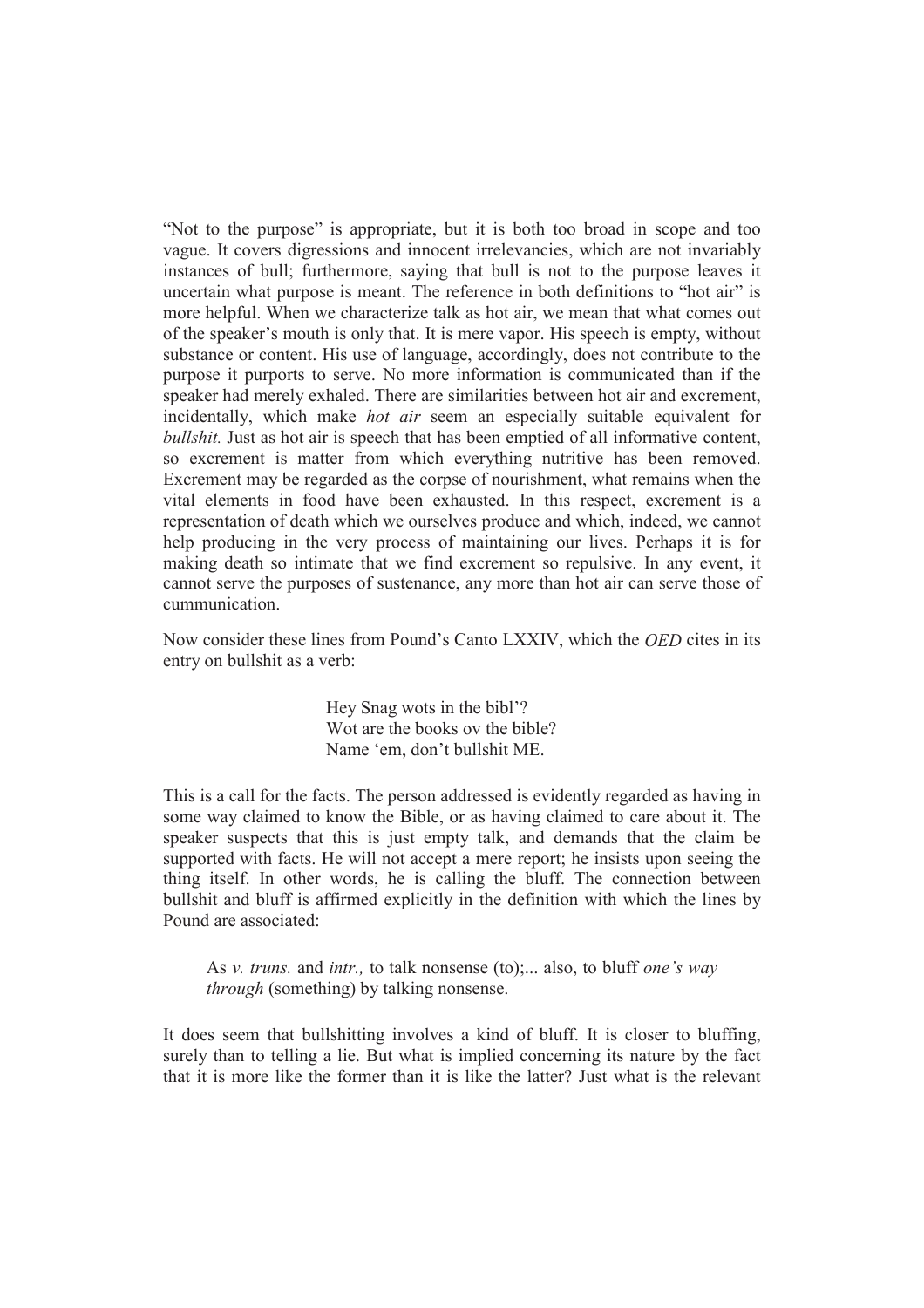difference here between a bluff and a lie? Lying and bluffing are both modes of misrepresentation or deception. Now the concept most central to the distinctive nature of a lie is that of falsity: the liar is essentially someone who deliberately promulgates a falsehood. Bluffing too is typically devoted to conveying something false. Unlike plain lying, however, it is more especially a matter not of falsity but of fakery. This is what accounts for its nearness to bullshit. For the essence of bullshit is not that it is  $false$  but that it is  $phony$ . In order to appreciate this distinction, one must recognize that a fake or a phony need not be in any respect (apart from authenticity itself) inferior to the real thing. What is not genuine need not also be defective in some other way. It may be, after all, an exact copy. What is wrong with a counterfeit is not what it is like, but how it was made. This points to a similar and fundamental aspect of the essential nature of bullshit: although it is produced without concern with the truth, it need not be false. The bullshitter is faking things. But this does not mean that he necessarily gets them wrong.

In Eric Ambler's novel *Dirty Story*, a character named Arthur Abdel Simpson recalls advice that he received as a child from his father:

Although I was only seven when my father was killed, I still remember him very well and some of the things he used to say.... One of the first things he taught me was, "Never tell a lie when you can bullshit your way through."

This presumes not only that there is an important difference between lying and bullshitting, but that the latter is preferable to the former. Now the elder Simpson surely did not consider bullshitting morally superior to lying. Nor is it likely that he regarded lies as invariably less effective than bullshit in accomplishing the purposes for which either of them might be employed. After all, an intelligently crafted lie may do its work with unqualified success. It may be that Simpson thought it easier to get away with bullshitting than with lying. Or perhaps he meant that, although the risk of being caught is about the same in each case, the consequences of being caught are generally less severe for the bullshitter than for the liar. In fact, people do tend to be more tolerant of bullshit than of lies, perhaps because we are less inclined to take the former as a personal affront. We may seek to distance ourselves from bullshit, but we are more likely to turn away from it with an impatient or irritated shrug than with the sense of violation or outrage that lies often inspire. The problem of understanding why our attitude toward bullshit is generally more benign than our attitude toward lying is an important one, which I shall leave as an exercise for the reader. The pertinent comparison is not, however, between telling a lie and producing some particular instance of bullshit.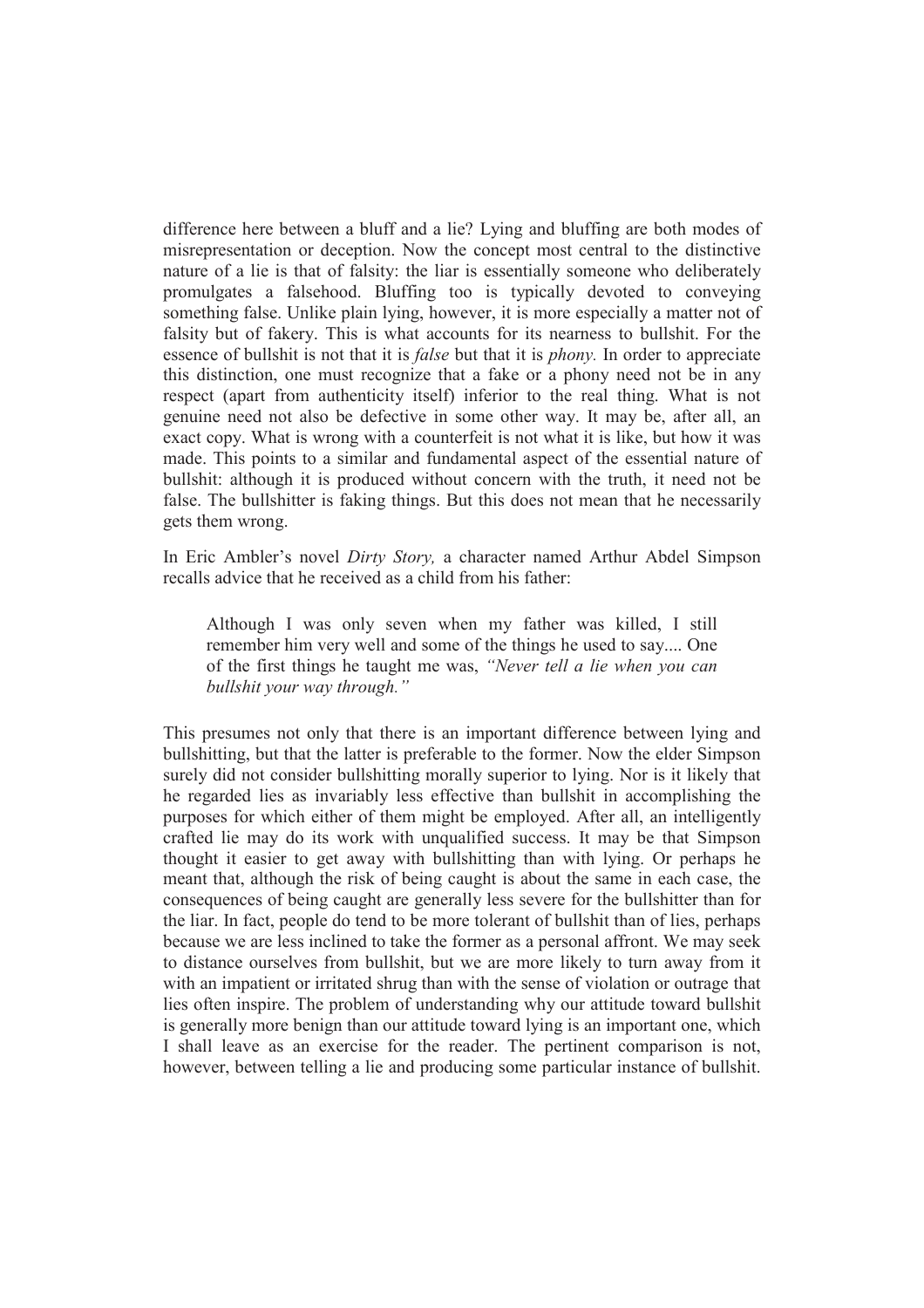The elder Simpson identifies the alternative to telling a lie as "bullshitting one's way through." This involves not merely producing one instance of bullshit; it involves a *program* of producing bullshit to whatever extent the circumstances require. This is a key, perhaps, to his preference. Telling a lie is an act with a sharp focus. It is designed to insert a particular falsehood at a specific point in a set or system of beliefs, in order to avoid the consequences of having that point occupied by the truth. This requires a degree of craftsmanship, in which the teller of the lie submits to objective constraints imposed by what he takes to be the truth. The liar is inescapably concerned with truth-values. In order to invent a lie at all, he must think he knows what is true. And in order to invent an effective lie, he must design his falsehood under the guidance of that truth. On the other hand, a person who undertakes to bullshit his way through has much more freedom. His focus is panoramic rather than particular. He does not limit himself to inserting a certain falsehood at a specific point, and thus he is not constrained by the truths surrounding that point or intersecting it. He is prepared to fake the context as well, so far as need requires. This freedom from the constraints to which the liar must submit does not necessarily mean, of course, that his task is easier than the task of the liar. But the mode of creativity upon which it relies is less analytical and less deliberative than that which is mobilized in lying. It is more expansive and independent, with mare spacious opportunities for improvisation, color, and imaginative play. This is less a matter of craft than of art. Hence the familiar notion of the "bullshit artist." My guess is that the recommendation offered by Arthur Simpson's father reflects the fact that he was more strongly drawn to this mode of creativity, regardless of its relative merit or effectiveness, than he was to the more austere and rigorous demands of lying.

What bullshit essentially misrepresents is neither the state of affairs to which it refers nor the beliefs of the speaker concerning that state of affairs. Those are what lies misrepresent, by virtue of being false. Since bullshit need not be false, it differs from lies in its misrepresentational intent. The bullshitter may not deceive us, or even intend to do so, either about the facts or about what he takes the facts to be. What he does necessarily attempt to deceive us about is his enterprise. His only indispensably distinctive characteristic is that in a certain way he misrepresents what he is up to.

This is the crux of the distinction between him and the liar. Both he and the liar represent themselves falsely as endeavoring to communicate the truth. The success of each depends upon deceiving us about that. But the fact about himself that the liar hides is that he is attempting to lead us away from a correct apprehension of reality; we are not to know that he wants us to believe something he supposes to be false. The fact about himself that the bullshitter hides, on the other hand, is that the truth-values of his statements are of no central interest to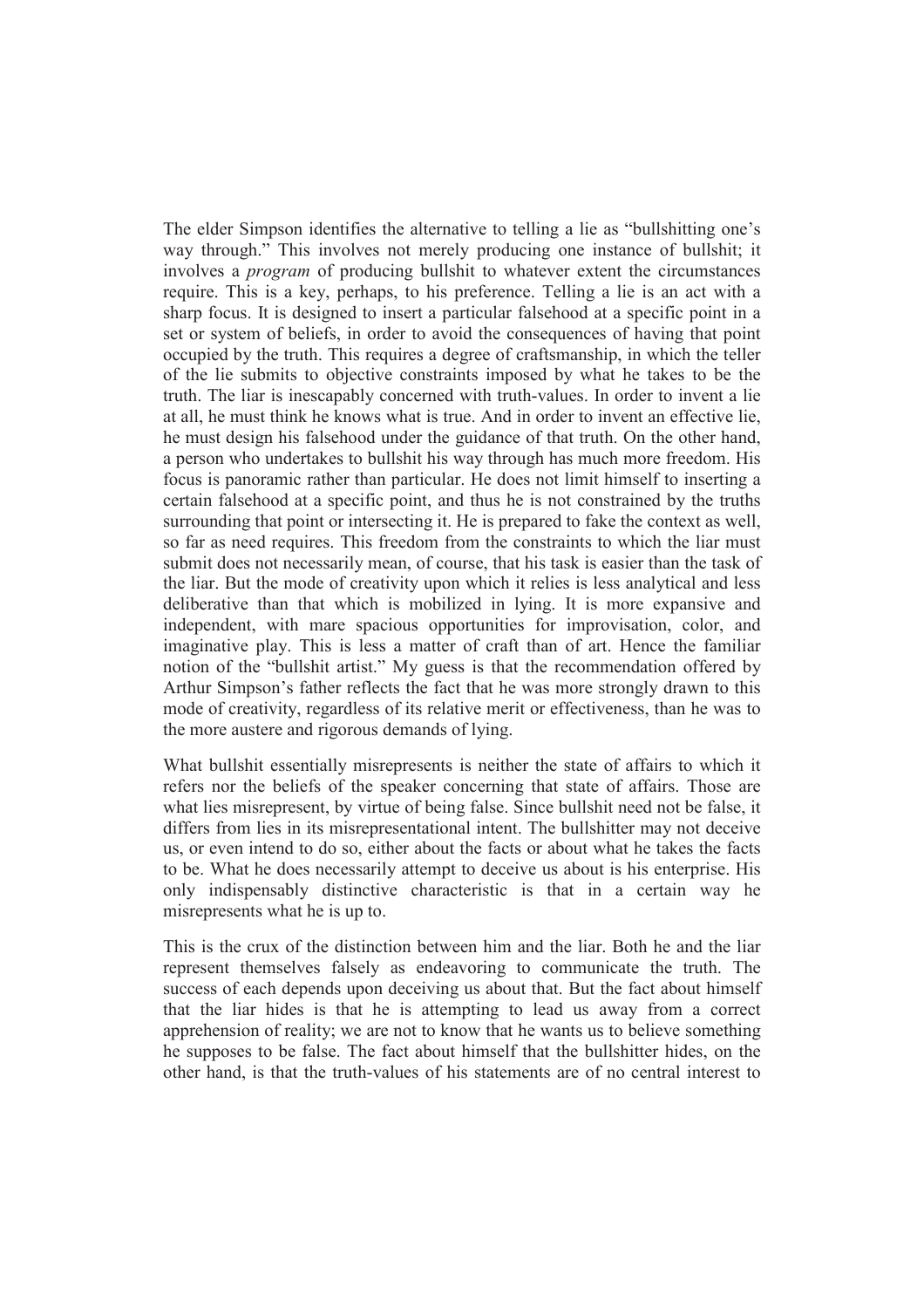him; what we are not to understand is that his intention is neither to report the truth nor co conceal it. This does not mean that his speech is anarchically impulsive, but that the motive guiding and controlling it is unconcerned with how the things about which he speaks truly are.

It is impossible for someone to lie unless he thinks he knows the truth. Producing bullshit requires no such conviction. A person who lies is thereby responding to the truth, and he is to that extent respectful of it. When an honest man speaks, he says only what he believes to be true; and for the liar, it is correspondingly indispensable that he considers his statements to be false. For the bullshitter, however, all these bets are off: he is neither on the side of the true nor on the side of the false. His eye is not on the facts at all, as the eyes of the honest man and of the liar are, except insofar as they may be pertinent to his interest in getting away with what he says. He does not care whether the things he says describe reality correctly. He just picks them out, or makes them up, to suit his purpose.

In his essay, "Lying," St. Augustine distinguishes lies of eight types, which he classifies according to the characteristic intent or justification with which a lie is told. Lies of seven of these types are told only because they are supposed to be indispensable means to some end that is distinct from the sheer creation of false beliefs. It is not their falsity as such, in other words, that attracts the teller to them. Since they are told only on account of their supposed indispensability to a goal other than deception itself, St. Augustine regards them as being told unwillingly: what the person really wants is not to tell the lie but to attain the goal. They are therefore not real lies, in his view, and those who tell them are not in the strictest sense liars. It is only the remaining category that contains what he identifies as "the lie which is told solely for the pleasure of lying and deceiving, that is, the real lie." Lies in this category are not told as means to any end distinct form the propagation of falsehood. They are told simply for their own sakes — i.e., purely out of a love of deception:

There is a distinction between a person who tells a lie and a liar. The former is one who tells a lie unwillingly, while the liar loves to lie and passes his time in the joy of lying.... The latter takes delight in lying, rejoicing in the falsehood itself.

What Augustine calls "liars" and "real lies" are both rare and extraordinary. Everyone lies from time to time, but there are very few people to whom it would often (or even ever) occur to lie exclusively from a love of falsity or of deception. For most people, the fact that a statement is false constitutes in itself a reason, however weak and easily overridden, not to make the statement.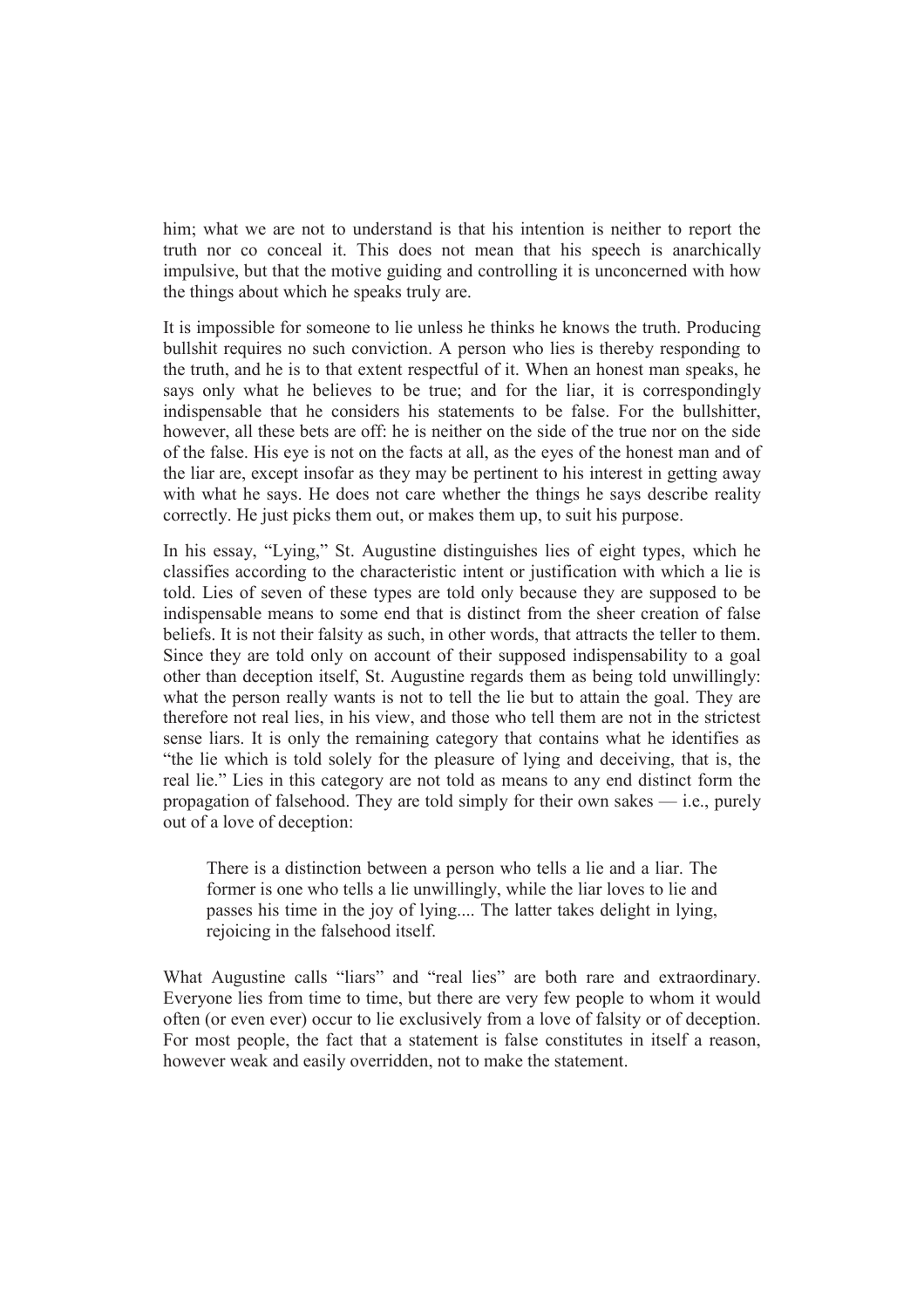For St. Augustine's pure liar it is, on the contrary, a reason in favor of making it. For the bullshitter it is in itself neither a reason in favor nor a reason against. Both in lying and in telling the truth people are guided by their beliefs concerning the way things are. These guide them as they endeavor either to describe the world correctly or to describe it deceitfully. For this reason, telling lies does not tend to unfit a person for telling the truth in the same way that bullshitting tends to. Through excessive indulgence in the latter activity, which involves making assertions without paying attention to anything except what it suits one to say, a person's normal habit of attending to the ways things are may become attenuated or lost. Someone who lies and someone who tells the truth are playing on opposite sides, so to speak, in the same game. Each responds to the facts as he understands them, although the response of the one is guided by the authority of the truth, while the response of the other defies that authority and refuses to meet its demands. The bullshitter ignores these demands altogether. He does not reject the authority of the truth, as the liar does, and oppose himself to it. He pays no attention to it at all. By virtue of this, bullshit is a greater enemy of the truth than lies are.

One who is concerned to report or to conceal the facts assumes that there are indeed facts that are in some way both determinate and knowable. His interest in telling the truth or in lying presupposes that there is a difference between getting things wrong and getting them right, and that it is at least occasionally possible to tell the difference. Someone who ceases to believe in the possibility of identifying certain statements as true and others as false can have only two alternatives. The first is to desist both from efforts to tell the truth and from efforts to deceive. This would mean refraining from making any assertion whatever about the facts. The second alternative is to continue making assertions that purport to describe the way things are but that cannot be anything except bullshit.

Why is there so much bullshit? Of course it is impossible to be sure that there is relatively more of it nowadays than at other times. There is more communication of all kinds in our time than ever before, but the proportion that is bullshit may not have increased. Without assuming that the incidence of bullshit is actually greater now, I will mention a few considerations that help to account for the fact that it is currently so great.

Bullshit is unavoidable whenever circumstances require someone to talk without knowing what he is talking about. Thus the production of bullshit is stimulated whenever a person's obligations or opportunities to speak about some topic are more excessive than his knowledge of the facts that are relevant to that topic. This discrepancy is common in public life, where people are frequently impelled whether by their own propensities or by the demands of others—to speak